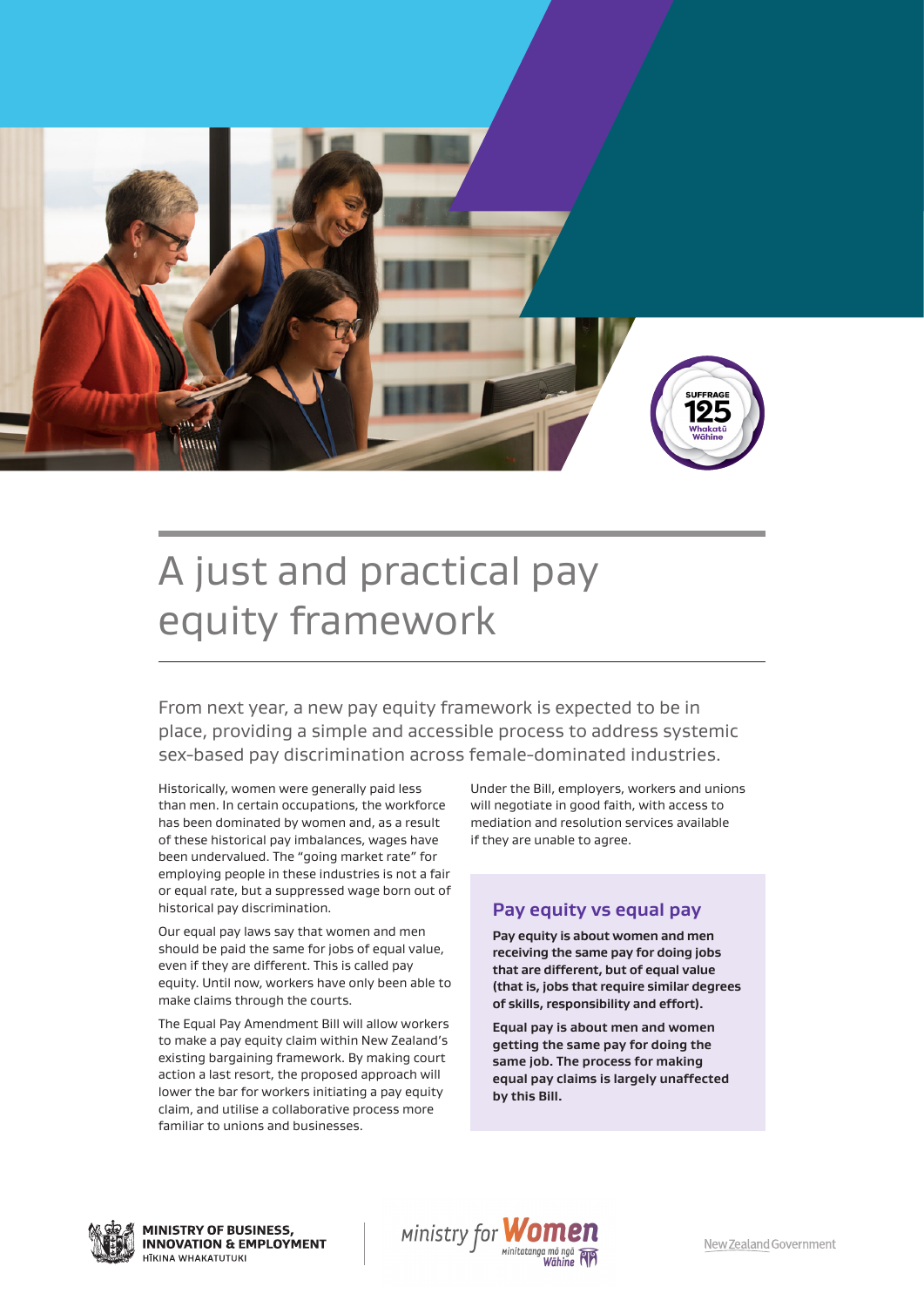

A pay equity outcome includes a settlement with new wages and may also include employment terms and conditions. Alternatively, the outcome may be an agreement or determination that pay inequity does not exist.